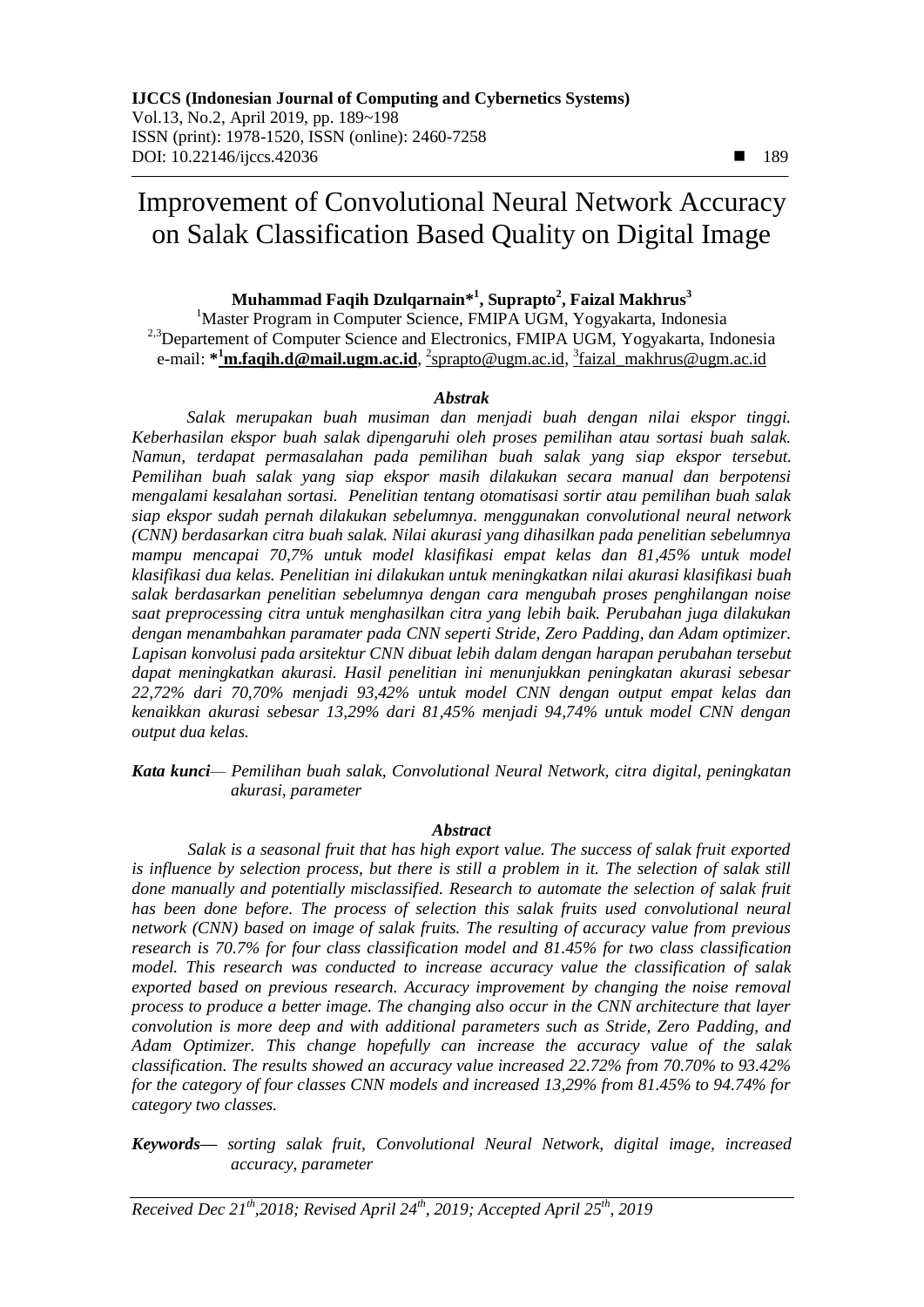## 1. INTRODUCTION

Salak is a productive seasonal fruit that can produce throughout the year. Apart from being one of the biggest fruits production and becoming a high export commodity [1]. The export success is influenced by several factors including the selection process of salak. However, from the selecting salak fruit, there are obstacles that have potential make mistake for export because they are still done manually using human power. The problem of choosing salak fruit can be prevented by automating the selection for export based on the image of salak.

Automation of selection process salak fruit based on digital image has been done before by paying attention to the features extraction from the fruit. This feature extraction process can be done with Convolutional Neural Network (CNN). Previous research was able to extract the classification features of salak fruit with accuracy value is 70.7% for four class classification model and 81.45% for two class classification model [1]. Previous researchers stated that the accuracy value can increased.

Increasing the accuracy of CNN classification can be done by preprocessing to produces a better image and adds some of parameters to the CNN architecture. Some parameters of Convolutional Neural Network (CNN) that can be applied are Stride and Padding Layer parameters (Zero Padding). The usefulness of these two CNN parameters is for determine pixel shift to get more detailed information from the input image and increase the accuracy value of a convolution model because the convoluted filter will be focus on finding the information and eliminating unnecessary information. In addition to adding some of parameters, architectural of CNN are giving deeper convolution layers that can be useful to improve classification accuracy because more image features are extracted by CNN and provide more information for the classification of salak.

#### 2. METHODS

#### *2.1 Salak*

Salak is a tropical fruit that is not only in Indonesian territory. This fruit spreads through traders to the Philippines, Malaysia, Brunei and Thailand. In Indonesia, the development of salak has become more widespread and has produced several general commodities. Salak, which has the Latin name Zalacca edulis Reinw., is divided into several types of group name: Javanese zalacca (Salacca zalacca (Gaertner) Voss) with seeds of 2-3 grains and white flesh of yellowish bone, Balinese salak (Salacca amboinensis (Becc) Mogea ) with seeds of 1-2 grains and white flesh of yellowish bones, and salak of Padang Sidempuan (Salacca sumatrana (Becc)) which has a rather reddish flesh [2].

#### *2.2 Image*

Image is a spatial representation of an actual object in two-dimensional field that is usually written in  $(x, y)$  cartesian coordinates, and each coordinate represents the smallest signal of the object [3].

Digital image is two-dimensional function  $f(x, y)$ , which is a function of light intensity where the values of *x* and *y* are spatial coordinates and function values at each point, and  $(x, y)$ is the level of grayscale image at that point. Digital images are expressed by a matrix where rows and columns express a point in the image and the matrix element (called an image element or pixel) states the gray level at that point. The matrix of digital images measuring *N x M* (row x column), with: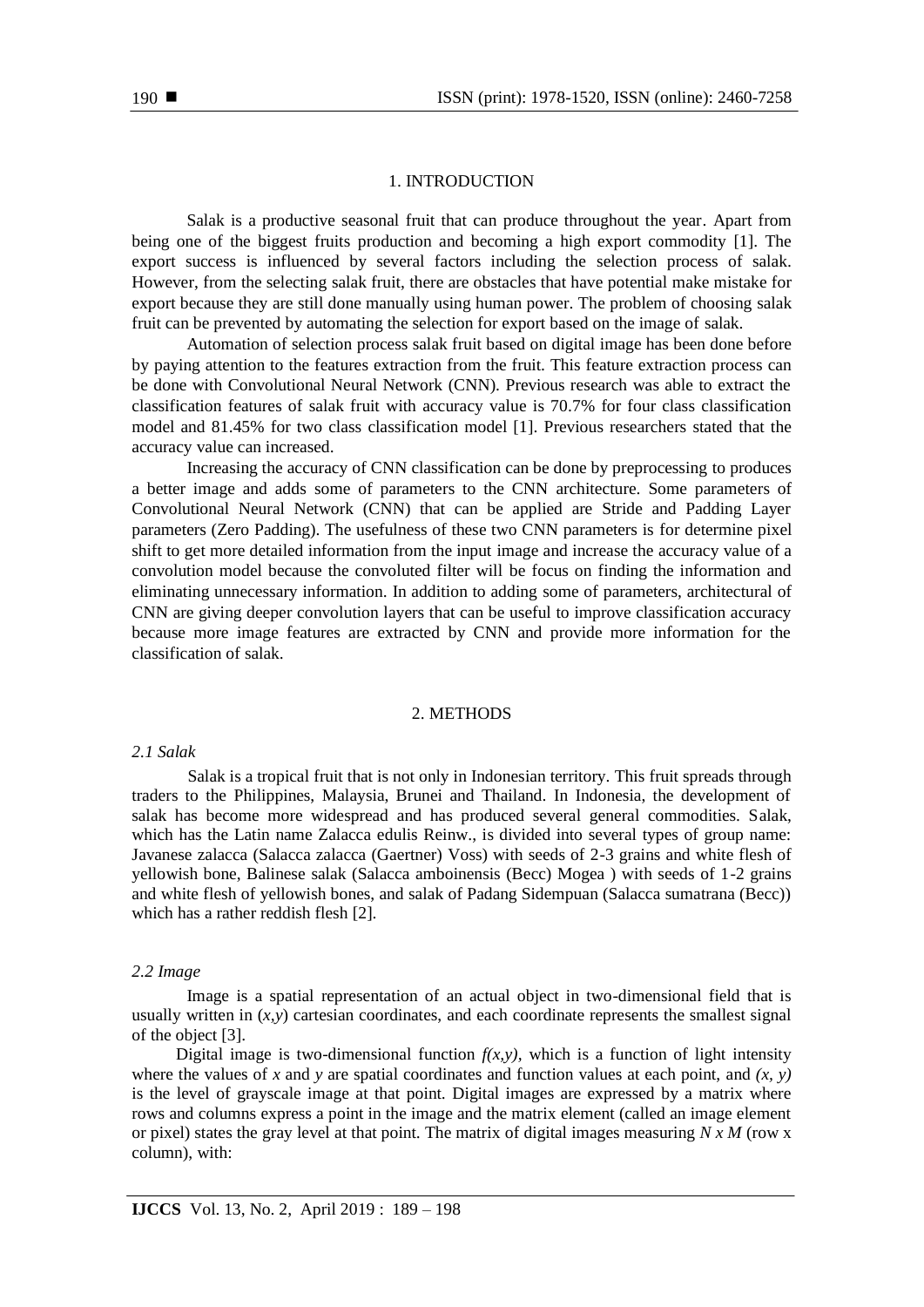$$
f(x,y) = \begin{bmatrix} f(0,0) & f(0,1) & \cdots & f(0,N-1) \\ f(1,0) & f(1,1) & \cdots & f(1,N-1) \\ \vdots & \vdots & & \vdots \\ f(M-1,0) & f(M-1,1) & \cdots & f(M-1,N-1) \end{bmatrix}
$$
 (1)

#### *2.3 Image Preprocessing*

#### *2. 3.1 Noise Removing with Gaussian Blur*

Gaussian blur is a method that uses a Gaussian function and to noise removing an image. Gaussian blur obtained from a convolution operation. The convolution operation starts from calculating of weight value for matrix of Gaussian kernel. Calculation of matrix weight Gaussian kernel is obtained from the Gaussian distribution function, as in the following equation [1]:

$$
g(x,y) = \frac{1}{2\pi\sigma^2} \cdot e^{-\frac{(x)^2 + (y)^2}{2\sigma^2}}
$$
 (2)

Where:

= standard deviation of Gaussian distribution that is a constant value.  $\sigma$ 

 $g(x, y)$  = the element of the weight distribution matrix based on the position  $(x, y)$  with *x* is distance from starting point in horizontal axis and *y* is distance from starting point in vertical axis.

After getting Gaussian matrix value  $G(x, y)$ , convolution is done to get a new pixel value that makes blur image so that noise in the image can be reduced or eliminate. The calculation of Gaussian matrix convolution with the original image is shown in the following equation:

$$
B(k, l) = \sum_{x=-1}^{1} \sum_{y=-1}^{1} G(x, y) f(m+x, n+y)
$$
 (3)

Where:

 $B(k,l)$  = pixel value of blur image in position  $(k,l)$  $f(m,n)$  = pixel value of original image in position  $(m,n)$  $G(x, y) = Gaussian$  matrix value in position  $(x, y)$ 

#### *2.4 Segmentasi Otsu Thresholding*

Otsu method is intended to find the optimal threshold value from a global threshold. This method works by finding the maximum limit value of between-class variance. Basic idea of a class with an optimal boundary value is that both classes must have the highest pixel intensity value. In addition that has to get an optimal threshold, Otsu method also has important properties, namely the calculation to get the boundary value based on histograms of easily calculated images [4].

Getting the optimal *threshold*  $k$  which maximizes function  $\eta$  or equivalent maximizing value of  $\sigma_B^2$  can use the following equation [6]:

$$
\sigma_{\mathbf{B}}^2(\mathbf{k}) = \frac{[\mu_{\mathbf{r}}\omega(\mathbf{k}) - \mu(\mathbf{k})]^2}{\omega(\mathbf{k})[1 - \omega(\mathbf{k})]}
$$
(4)

 $\sigma_B^2$  is a betweet-class variance with  $\mu_r$  average of level from image histogram from  $\omega(k)$  and  $\mu(k)$  which is zeroth-order and first-order cumulative in k level of global threhsold. Otsu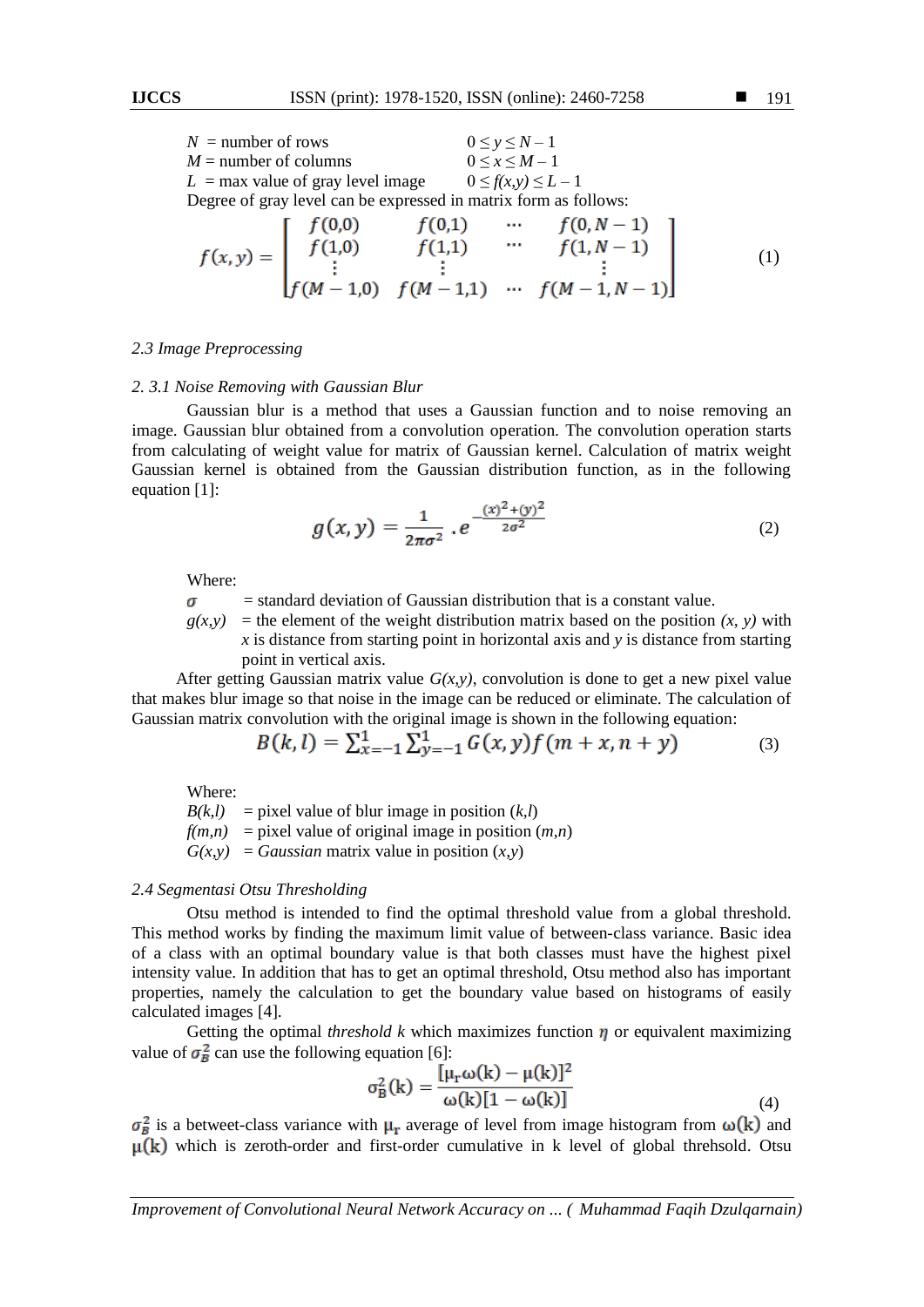thresholding intended to find the optimal threshold value of an image by finding the maximum value using the following equation [6]:

$$
\sigma_B^2(k^*) = \max_{1 \le k \le L} \sigma_B^2(k) \tag{5}
$$

#### *2.5 Morphology*

Morphological is a generally known as branches in biological sciences that discuss of shape or structure of animals and plants. In the context of digital imagery, morphology is a way to extract image components that are useful in form representations and descriptions such as boundaries, skeletons and convex hulls [5]. Morphology in digital images processing is divided into several types. Basic of morphology in digital images is dilation, erosion, opening and closing [5]*.*

Dilation aims to increase pixels of an image on boundary between object and background and cause object become larger than its origin. Dilation has an opponent whose function is to reduce the pixel image on boundary between object and background called erosion. Erosion is the opposite of the dilation that erodes the image object.

Opening is combination of erosion process followed by dilation on a digital image. Opening operations on images have the effect of smoothing the boundaries of objects, separating previously held objects, and removing objects that are smaller than the size of the structure or noise. Just like dilation and erosion, opening has an opponent that is closing. Closing is the opposite of opening operation where the image is first dilated and then followed by erosion. Closing operation will refine object in the image, but by connecting fragments (fuses narrow breaks and thin gulf) and removing small holes in the object.

#### *2.6 Convolutional Neural Network*

Convolutional Neural Network (CNN) is one of the algorithms from deep learning which is the development of Multilayer Percepton (MLP) which is designed to process data in two-dimensional form, such as images or sounds. CNN is used to classify labeled data using supervised learning methods. CNN is often used to recognize objects or sights, and to detect and segment objects [2] which have the architecture shown in Figure 1.



Figure 1 Architecture Convolutional Neural Network

Figure 1 shows the architecture of CNN that consists of several stages of operation. The operating stages are convolution operations, pooling operations and activation functions.

#### *2. 6.1 Convolution Operation*

Basic operations in CNN is convolution operation or  $h(x)$ . Convolution has two functions  $f(x)$  that are functions of the original object and  $g(x)$  as a convolution kernel function that is defined as an equation (6) [3].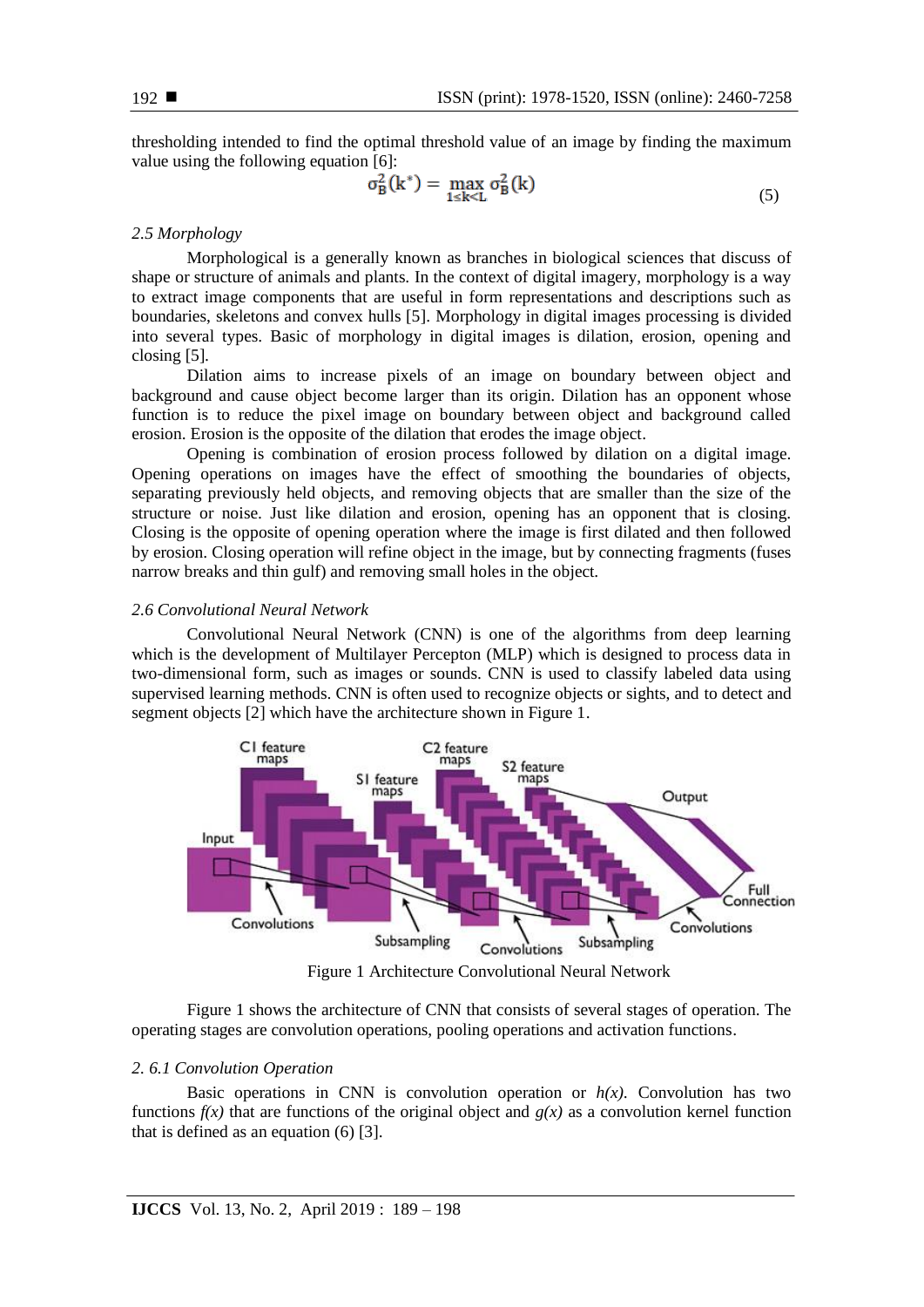$$
h(x) = f(x) * g(x) = \sum_{i=-\infty}^{i=+\infty} f(i)g(x - i)
$$

Convolution operations are also imposed on function  $s(t)$  of multi-dimensional arrays thath can be formulated as equation (7).  $\sim$ 

$$
s(t) = (x * w)(t) = \sum_{a = -\infty}^{\infty} x(a) * w(t - a)
$$
\n(7)

Where:

| s(t)             | $=$ result function of convolution operation |
|------------------|----------------------------------------------|
| $\mathcal{X}$    | $=$ multi-dimensional of array data          |
| w                | $=$ weight or kernel                         |
| $\boldsymbol{t}$ | $=$ variable from function                   |
| a                | $=$ dummy variable                           |
|                  |                                              |

In machine learning applications, weights *(w)* are multi-dimensional arrays which are parameters that can be learned.

#### *2. 6.2 Activation Function*

The activation function is calculated after convolution operation. Activation functions that are often used in convolutional neural networks include tanh(), ReLu (Reactified Linear Unit), sigmoid, and softmax [6]. This research will be use ReLu and SoftMax activation functions*.*

*1. Relu*

The ReLu function is a function that output value of a neuron can be expressed as 0 if input value is negative. If input value is positive, the output of neuron is the activation input value itself. This function equation can be shown in equation (8).

$$
f(x) = \max(0, x) \tag{8}
$$

*2. Softmax*

Softmax activation is applied in the last layer on neural network. Softmax is more commonly used than ReLU, sigmoid or tanh(). Softmax is useful for changing output in neural network into a basic distribution probability. The softmax equation is shown as follows [7]:

$$
f(x) = \frac{e^{x_1}}{\sum_{j=1}^{k} e^{x_j}} \quad \text{for } i = 1, 2, 3, ..., k
$$
 (9)

#### *2. 6.3 Pooling Operation*

After calculating activation function, pooling operations are carried out by reducing size of matrix by means of max-pooling or average-pooling. Output from pooling operation is a matrix with smaller dimensions compared to the initial image. Convolution and pooling process is carried out to obtain the desired feature map to be input into fully connected layer [3]. The pooling illustration is shown in Figure 2, namely pooling by max-pooling*.*

*Improvement of Convolutional Neural Network Accuracy on ... ( Muhammad Faqih Dzulqarnain)*

(6)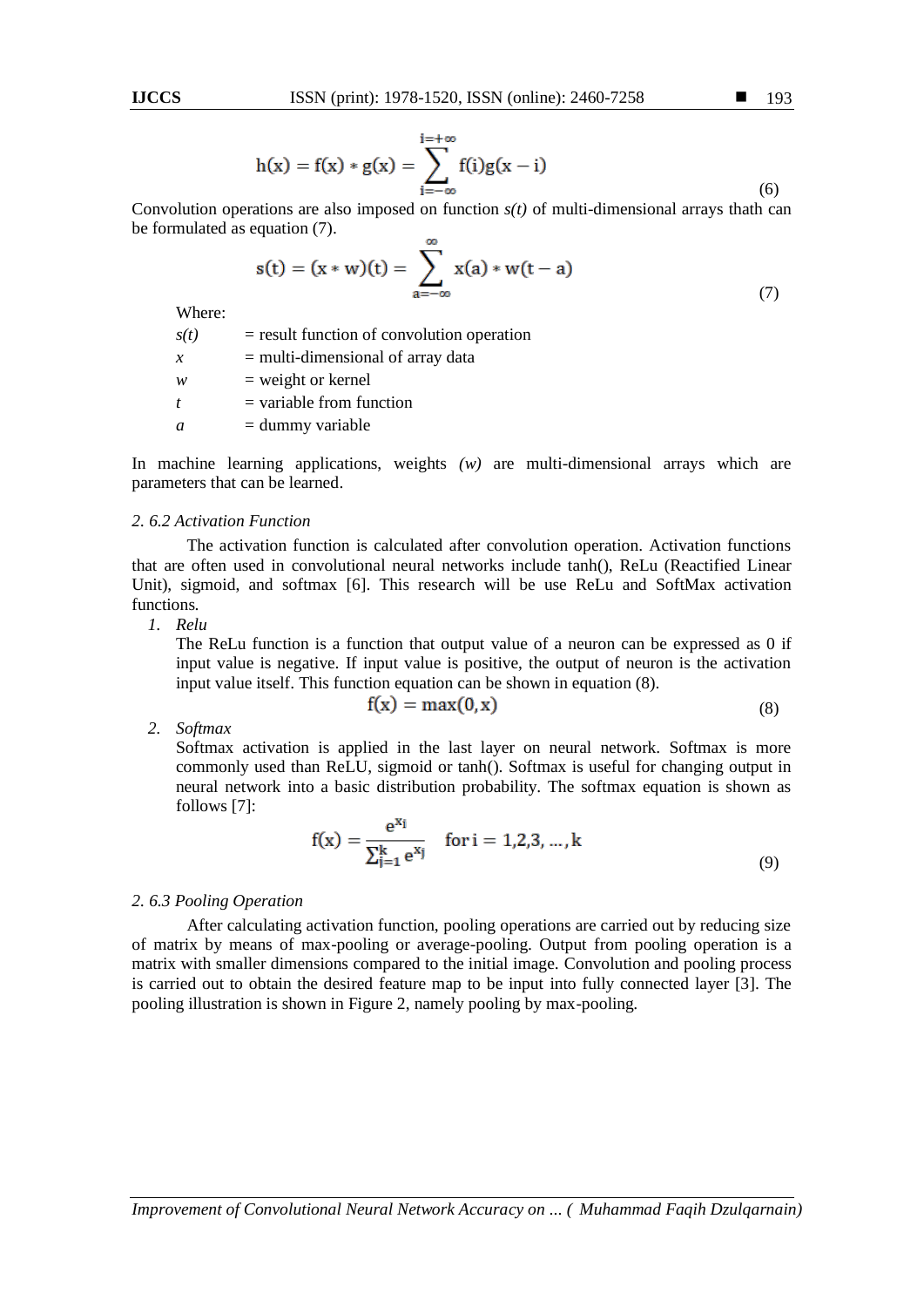

*Figure 2 Pooling* with *max-pooling*

## *2.7 Stride*

Stride is a parameter that determines number of filter shifts in an image pixel. If the stride value is 1, the convolution filter will shift by 1 pixel horizontally and vertically. More smaller stride value, model will capture more detailed information from an input image, but it requires more computation when compared to a large stride [8].

A small stride value does not always produce better pixel information details, but with a small stride value prevents stacking of unused pixel information.

## *2.8 Padding*

Padding or Zero Padding is a parameter that determines number of pixels (containing a value of 0) to be added to each side of the input. This is used in order to manipulate the output dimensions of the convolution layer (Feature Map) [9].

Purpose using padding layer is output dimensions of the convolution layer will always be smaller than the input (except the use of a 1x1 filter with stride 1) so that more information is wasted which is not needed when the convolution process is running. In addition, zero padding will set output layer's dimensions to remain the same as the input dimension or at least not drastically reduced*.*

If in a dimension actually input is  $5x5$ , then convolution is done with a  $3x3$  and stride filter of 2, then a 2x2 feature map will be obtained. But if you add zero padding with a value of 1x1, then the resulting map feature is 3x3 (more information is generated). Calculating the dimensions of a feature map can be used the following equation [9]:

$$
output = \frac{V - F + 2P}{S} + 1\tag{10}
$$

Where:  $V = Volume Size$  $F =$  Filter height  $P = Zero$  Padding  $S =$ Stride

#### *2.9 Adam Optimizer*

Adam's optimization was introduced by Diederik Kingma from OpenAI and Jimmy Ba from the University of Toronto in 2015 ICLR paper entitled "Adam: A Method for Stochastic Optimization". Adam stands for Adaptive Moment Estimation [10]. Adam optimizer is an optimization algorithm that is used as a substitute for classic gradient stochastic procedures that will update network weights based on iteratives without changing the learnign rate. The algorithm from Adam Optimizer is shown in Figure 3.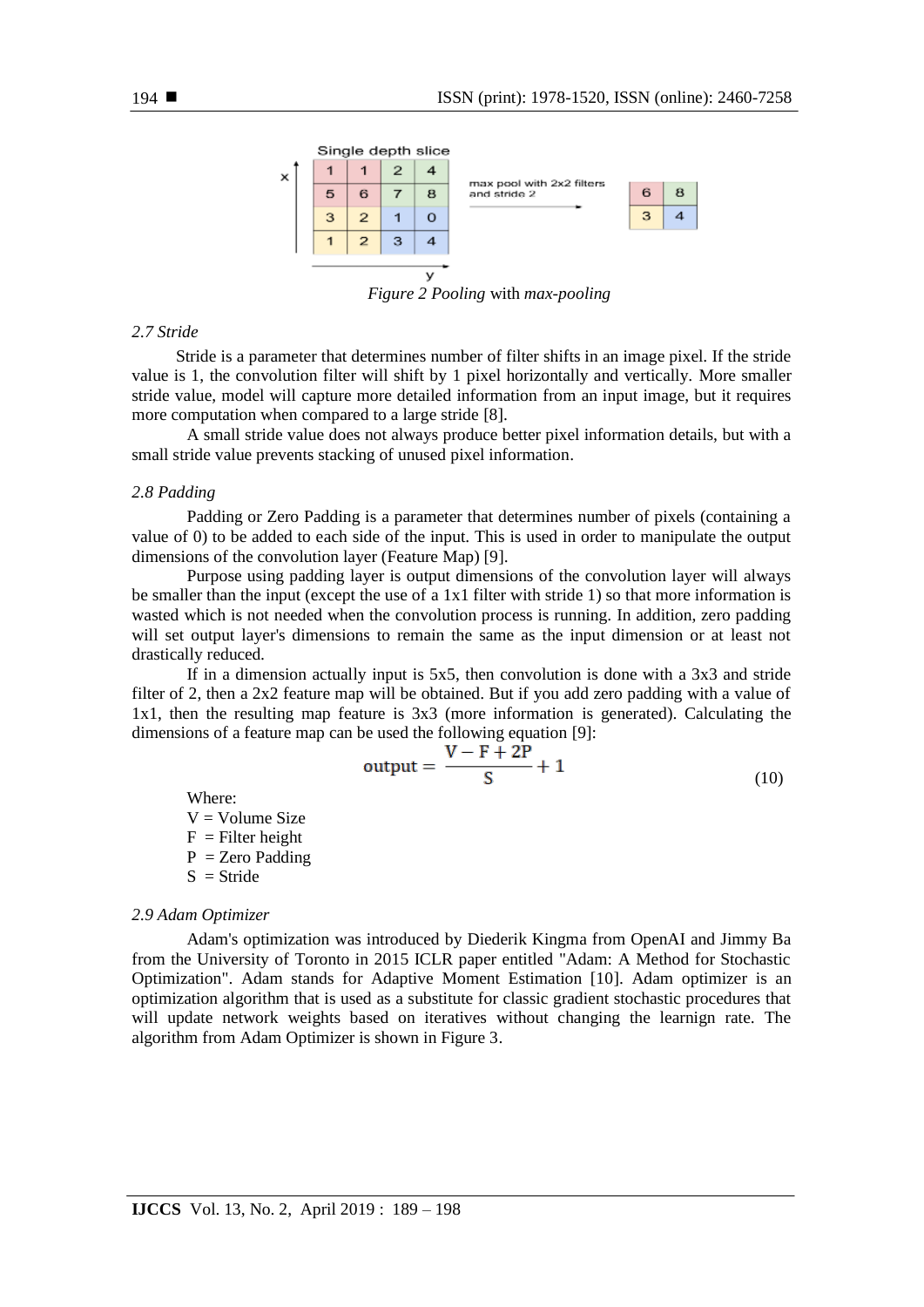

Figure 3 Adam Optimizer algorithm

## 3. RESULTS AND DISCUSSION

## *3.1 Research Condition*

Research was conducted by giving a deeper convolution layer than previous research and making changes to preprocessing method and adding Stride and Zero Padding parameters. Preprocessing that is used is Gaussian blur with 5x5 kernel and performs morphology with opening operations after the segmentation is executed. Stride and Zero Padding are included in the CNN architecture which has a number of 5 convolution layers and 2 hidden layers. The CNN architecture in this research can be shown inf Figure 4.



#### *3.2 Image Resource*

The image data used amounts to 756 images and this study provides additional conditions namely changing the orientation of the image vertically and horizontally. Image used from the previous research which is divided into 4 classes based on the SNI document [2] and grouped in 2 classes as previous research [2]. Details of image data can be shown in Table 1 and Table 2.

 $T_{\rm T}$  1  $T_{\rm T}$  +  $T_{\rm T}$  +  $T_{\rm T}$   $T_{\rm T}$  +  $T_{\rm T}$   $T_{\rm T}$  +  $T_{\rm T}$  +  $T_{\rm T}$  +  $T_{\rm T}$  +  $T_{\rm T}$  +  $T_{\rm T}$  +  $T_{\rm T}$  +  $T_{\rm T}$  +  $T_{\rm T}$  +  $T_{\rm T}$  +  $T_{\rm T}$  +  $T_{\rm T}$  +  $T_{\rm T}$  +  $T_{\rm T}$  +  $T_{\rm$ 

| Table 1 Detail of 4 class image data |              |  |  |  |
|--------------------------------------|--------------|--|--|--|
| <b>Class</b>                         | <b>Total</b> |  |  |  |
| Sangat bagus or grade AA             | 384 images   |  |  |  |
| Bagus or grade AB                    | 130 images   |  |  |  |
| Kurang bagus or grade C              | 102 images   |  |  |  |
| Tidak bagus or grade TB              | 140 images   |  |  |  |
| Table 2 Detail of 2 class image data |              |  |  |  |

| Table 2 Detail of 2 class image data |              |  |  |  |
|--------------------------------------|--------------|--|--|--|
| Class                                | <b>Total</b> |  |  |  |
| Layak ekspor                         | 384 images   |  |  |  |
| Tidak layak ekspor                   | 372 images   |  |  |  |
|                                      |              |  |  |  |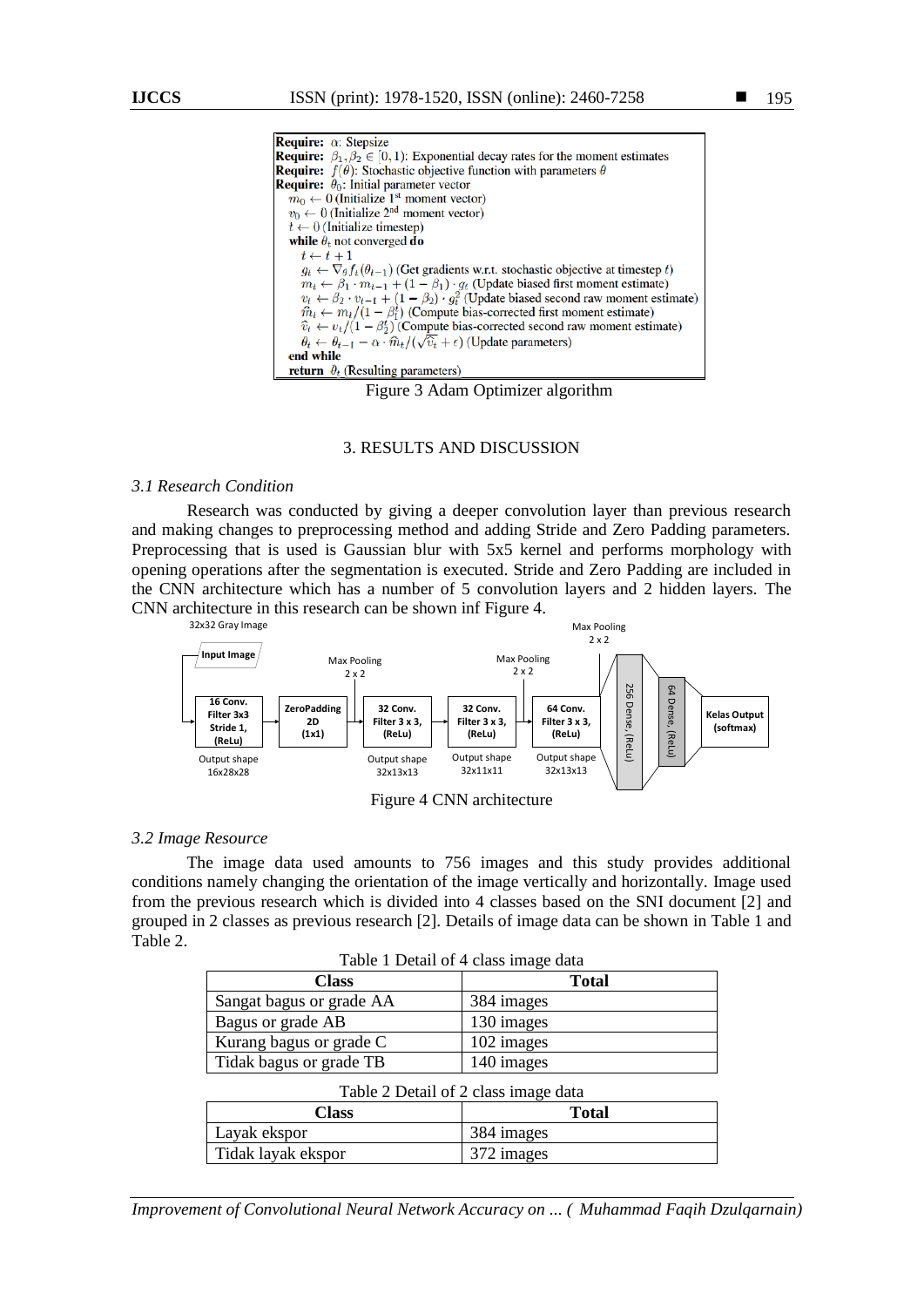## *3.3 Preprocessing Analysis*

Research on increasing CNN accuracy on salak based on digital imagery used preprocessing to extract the characteristics of fruit skin color. Feature extraction of skin color is represented in binary image. Binary image used to output representation of the segmentation process. The segmentation results will ensure that the color traits captured can be well represented for each category of salak images. Preprocessing results will be a dataset for the CNN model. The results of image preprocessing are shown in Figure 5 (a) and (b).



Figure5 Image preprocessing result

Figures 4 (a) and (b) show each preprocessing image of the previous research and this research. Preprocessing previous research uses Averaging but still has noise detected while this research uses Gaussian blur and opening operation morphology so that the resulting image has no noise.

## *3.4 Learning Rate Implementation*

Determination of learning rate value is done to produce a model with a stable training loss value and minimum by using Adam optimizer. The learning rate values given are 0.0001, 0.001 and 0.01. The results of learning rate implementation can be seen from Figures 6 (a), (b), and (c).

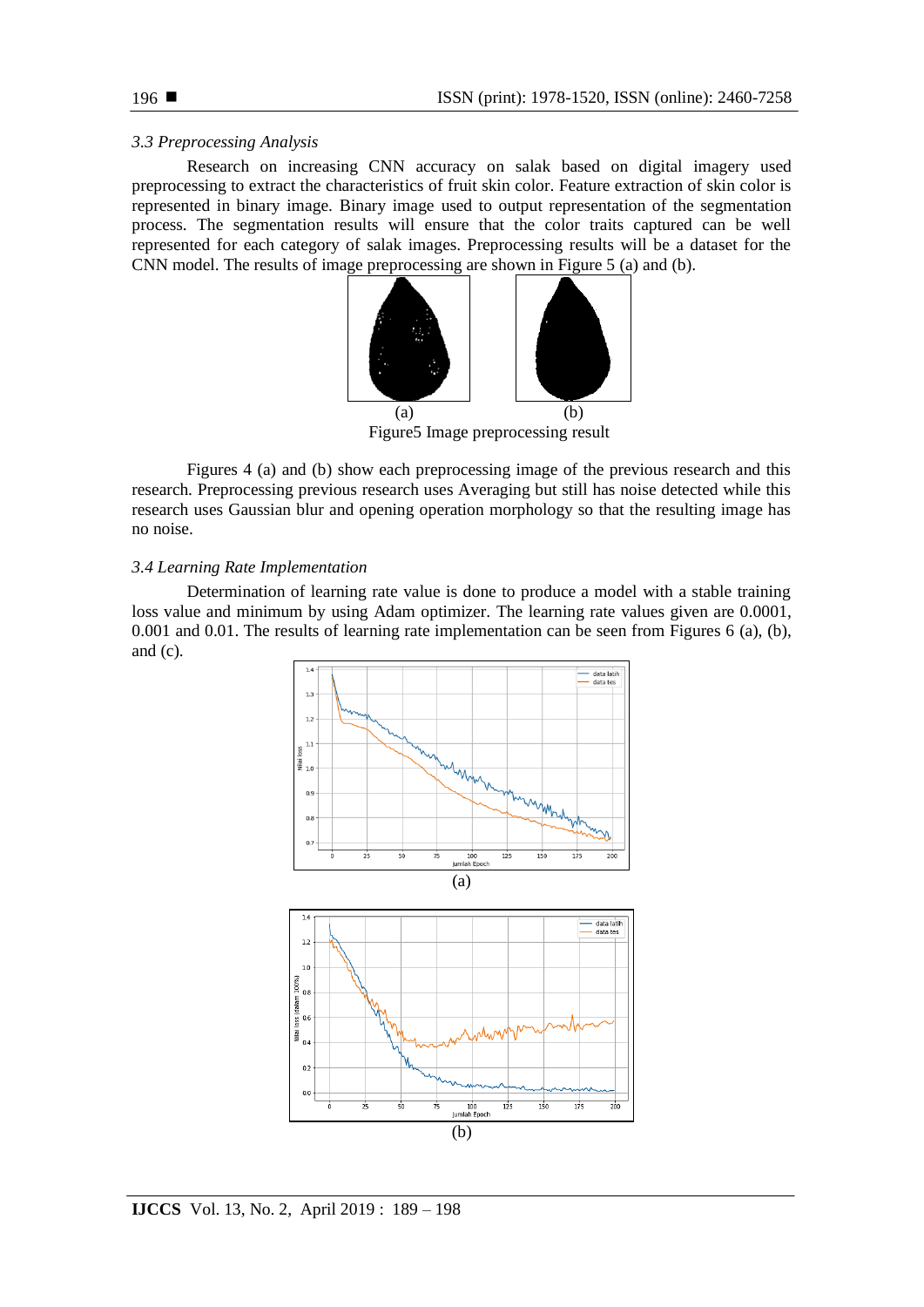

Figure 6 Result of learning rate implementation

Based on Figure 5, it can be seen that the learning rate is able to achieve minimum value and most stable training loss is the value of 0.001, namely Figure 5 (b). Other learning rate values are not able to produce small or stable training loss values. Minimum value and stable training loss values will affect the accuracy of the model during training.

## *3.5 Classification*

The classification process is done after the image becomes a dataset that is ready to be trained. The dataset is divided using cross validation with a ratio of 80%: 20% or 0.2. The training process takes place with 200 epochs. The CNN classification architecture as described in section 3.1 has 5 convolution layers, 2 hidden layers plus Stride and Zero Padding parameters. The results of classification accuracy can be shown in Table 3.

| Table 3 Accuracy value from classification |          |  |  |  |
|--------------------------------------------|----------|--|--|--|
| Ouput category                             | Accuracy |  |  |  |
| 4 classes of classification model          | 93,42 %  |  |  |  |
| 2 classes of classification model          | 94,74 %  |  |  |  |
| Vertical flip dataset                      | 93,86%   |  |  |  |
| Horizontal flip dataset                    | 94,76%   |  |  |  |

Table 3 shows the accuracy value of CNN classification with output of four classes, two classes and datasets given orientation vertically and horizontally. The resulting of accuracy value has increased from previous research. Comparison of increasing accuracy values from previous studies is shown in Table 4.

| $14010 + \text{Conf}(4150H)$ of accuracy value |                 |          |  |  |
|------------------------------------------------|-----------------|----------|--|--|
| Model                                          | Output category | Accuracy |  |  |
| CNN current model (Rismiyati, 2016)            | 4 classes       | 70,70 %  |  |  |
|                                                | 2 classes       | 81,45 %  |  |  |
| CNN new model                                  | 4 classes       | 93,42 %  |  |  |
|                                                | 2 classes       | 94,74 %  |  |  |

Table 4 Comparison of accuracy value

#### 4. CONCLUSIONS

Changes in preprocessing method from Averaging becomes Gaussian blur and Morphological Opening, is able to produce a better image and has no noise*.*

*Improvement of Convolutional Neural Network Accuracy on ... ( Muhammad Faqih Dzulqarnain)*